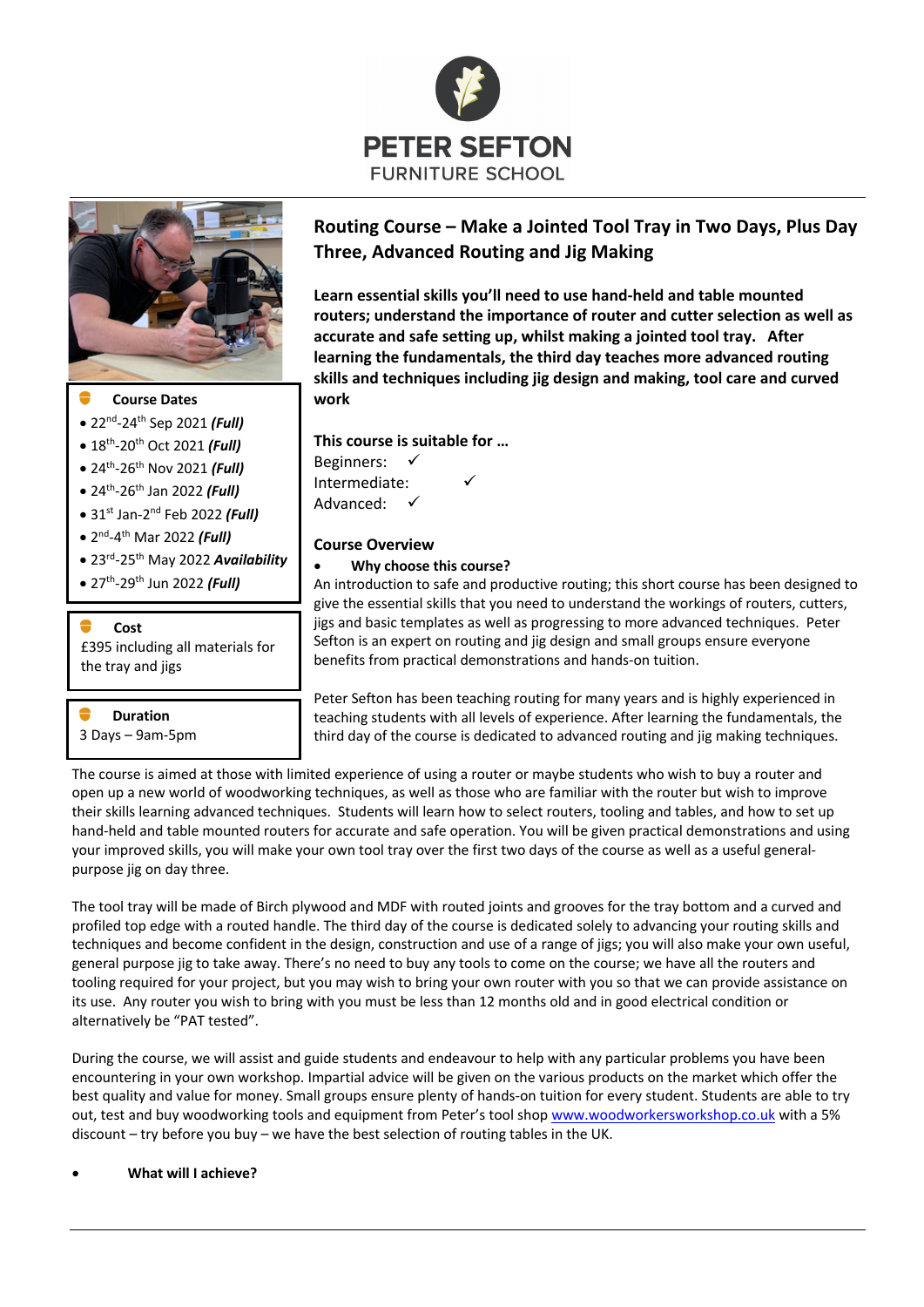At the end of this course you will have gained the knowledge, experience and confidence to attempt fundamental routing techniques and understand router terms and technology, learnt how to get the most from your routers and how to use them in a safe manner.

# **Course Content**

- **Induction and Welcome to the School**
- **Health and Safety in the Workshop**
- o Storage and safe use of the router and cutting tools
- **Equipment Selection**
- o Routers 240V or 110V, motor size and plunge action, fine adjustment and dust extraction
- o Router tables home-made, purchased Phenolic, MDF, cast iron, router insert plates and router lifts
- $\circ$  Appreciation of different types of router/routing freehand, plunge, fixed base and trimmers
- o Cutters HSS, TCT, disposable tips
- $\circ$  Profile, diameter, length, bearing, arbour slotters, when to use 1/4" or 1/2" shank
- o Bearing or template guide bushes
- o Fences, baseplates and trammel bars
- **Freehand Routing**
- o How and when to do free-hand routing
- o Holding work securely when routing
- o Direction of cut
- **Using Jigs and Fences**
- o Understanding router add-ons special bases, fences and sleds
- o Shop-made jigs, special purpose jigs and general-purpose jigs
- $\circ$  Awareness of the need for a fence, pin, bearing, ring, guide bush, when routing
- o Understanding and demystifying jigs safety, accuracy, repeatability, and efficiency
- o Choosing materials and fixings for long lasting jigs
- o Practical design & making of a useful, general purpose jig
- o Guarding your workpiece, safety, guiding and work holding
- o Machining strategy best order of machining tasks and why
- **Router Care and Sharpening**
- o Cutter and router maintenance, diamond slips, resin cleaner, anti-rust VCI, PTFE spray (not silicone)
- **Cutting Circles and Ellipses**
- o Using home-made trammels and ellipse jigs

# **Health and Safety Equipment Required**

Students need to bring their own PPE (Personal Protective Equipment) to the course, as follows:-

- o Ear Defenders
- o Safety Glasses

You don't have to bring any tools with you as we have all the routers and tooling required for your project - you may wish to bring along your own router so that we can provide you with assistance on its use (only tools that are under one year old/with a current PAT test are able to be used in the workshop please).

#### **Where to Stay**

Please see the **Find Us** page of our website www.peterseftonfurnitureschool.com and then click on **Accommodation**.

# **Booking Info**

**Duration and Facilities:** The course runs over three days, 9am to 5pm with 1 hour for lunch. Students will need to provide their own lunch each day and tea and coffee are provided by the School. It is only a 3-minute drive to the town centre, where you will be able to buy lunch from the bakery or supermarkets on the High Street – there's also a great fish and chip shop ...

**How do I apply for any of your Courses?** First, please contact us to confirm there is space on the course either by phoning 01684 591014 or emailing sarah@peterseftonfurnitureschool.com. Once a place is confirmed, please complete the Course Booking Form and forward it with your full course fee to the School. We accept payment by Bank Transfer and accept debit and credit cards (please email sarah@peterseftonfurnitureschool.com to request an e-invoice to be emailed to you, where payment can be made securely by credit or debit card).